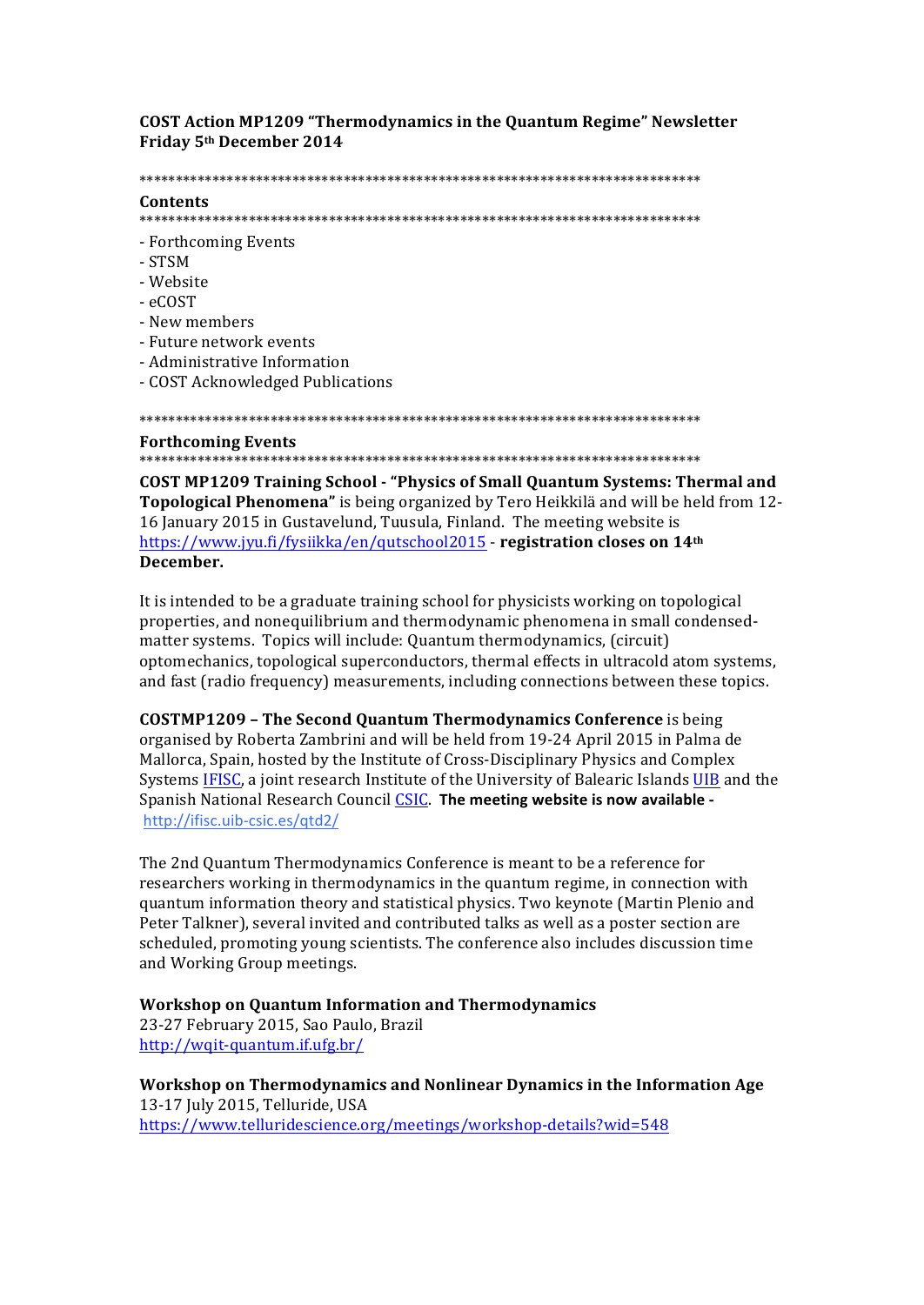# COSTMP1209 - Third Ouantum Thermodynamics Conference "Quantum" Thermodynamics, Quantum Information"

11-16 October 2015, Porquerolles, France The meeting website will be available soon.

# **STSM**

### 

The 7<sup>th</sup> STSM call is now open and applications must be received by 17<sup>th</sup> December. Details can be found on the website - http://gut.ethz.ch/stsm.

The budget is  $\text{\textsterling}3500$  and we are hoping to fund 4 or 5 STSMs from this.

STSMs are especially meant for young researchers, including PhD students. We particularly encourage female PhD students (who are currently under represented in STSMs that have been awarded) to apply.

STSM applications are a competitive process so, if you are considering applying, please give vourself the best chance of success by ensuring your project description is as strong as possible.

# 

#### Wehsite

#### 

All the member information that we have is now on the COSTMP1209 website http://qut.ethz.ch/members2/all-members.

Please check your entry and let me know if any information needs updating.

If your entry doesn't have a photo, please email me one and I will upload it to the website.

# 

### **eCOST**

## 

If you have an online COST (eCOST) profile and have changed address, institution, bank account etc please log on to eCOST and update your profile. Keeping this information up to date helps ensure reimbursements are made quickly.

## **New Members**

9 new members have joined the network since the last newsletter.

## **Future Network Events**

We are now inviting applications from network members to organize and host events to be held during the third and fourth years of the network. A separate email has been sent out to all members today detailing the events required and how to apply.

# **Administrative Information**